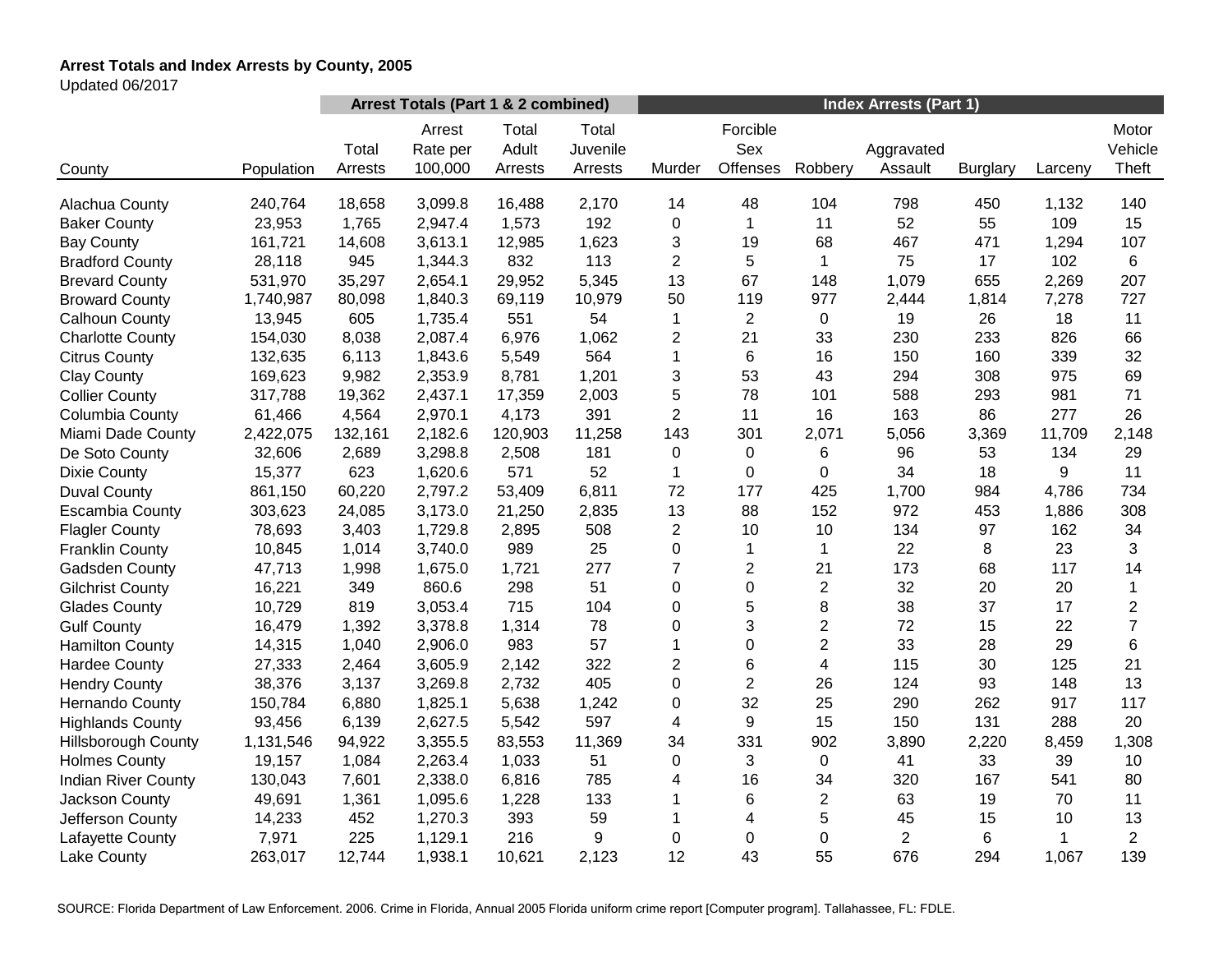# **Arrest Totals and Index Arrests by County, 2005**

Updated 06/2017

|                          |                      | Arrest Totals (Part 1 & 2 combined) |                               |                           |                              | <b>Index Arrests (Part 1)</b> |                             |                |                       |                 |         |                           |
|--------------------------|----------------------|-------------------------------------|-------------------------------|---------------------------|------------------------------|-------------------------------|-----------------------------|----------------|-----------------------|-----------------|---------|---------------------------|
| County                   | Population           | Total<br>Arrests                    | Arrest<br>Rate per<br>100,000 | Total<br>Adult<br>Arrests | Total<br>Juvenile<br>Arrests | Murder                        | Forcible<br>Sex<br>Offenses | Robbery        | Aggravated<br>Assault | <b>Burglary</b> | Larceny | Motor<br>Vehicle<br>Theft |
|                          |                      |                                     |                               |                           |                              |                               |                             |                |                       |                 |         |                           |
| Lee County               | 549,442              | 28,200                              | 2,053.0                       | 24,431                    | 3,769                        | 23                            | 61                          | 272            | 668                   | 668             | 2,380   | 323                       |
| Leon County              | 271,111              | 12,160                              | 1,794.1                       | 10,861                    | 1,299                        | 9                             | 32                          | 87             | 435                   | 297             | 1,409   | 167                       |
| Levy County              | 37,985               | 3,145                               | 3,311.8                       | 2,751                     | 394                          | 11                            | 9                           | 1              | 146                   | 82              | 240     | 24                        |
| <b>Liberty County</b>    | 7,581                | 465                                 | 2,453.5                       | 462                       | 3                            | 0                             | 3                           | 0              | $\overline{7}$        | 8               | 3       | 5                         |
| <b>Madison County</b>    | 19,696               | 1,004                               | 2,039.0                       | 888                       | 116                          | 3                             | $\mathbf{1}$                | 6              | 54                    | 35              | 69      | 9                         |
| <b>Manatee County</b>    | 309,436              | 19,915                              | 2,574.4                       | 18,038                    | 1,877                        | 17                            | 60                          | 178            | 844                   | 403             | 1,831   | 279                       |
| <b>Marion County</b>     | 304,926              | 21,128                              | 2,771.6                       | 18,752                    | 2,376                        | 16                            | 57                          | 100            | 758                   | 734             | 1,645   | 199                       |
| <b>Martin County</b>     | 141,059              | 9,137                               | 2,591.0                       | 8,099                     | 1,038                        | $\mathbf 1$                   | 5                           | 57             | 266                   | 143             | 562     | 70                        |
| Monroe County            | 82,413               | 7,380                               | 3,582.0                       | 7,037                     | 343                          | 0                             | 11                          | 24             | 142                   | 73              | 386     | 57                        |
| Nassau County            | 65,759               | 2,270                               | 1,380.8                       | 1,989                     | 281                          | 3                             | 11                          | 5              | 395                   | 105             | 199     | 36                        |
| <b>Okaloosa County</b>   | 188,939              | 13,757                              | 2,912.5                       | 12,562                    | 1,195                        | $\overline{c}$                | 16                          | 70             | 257                   | 201             | 1,036   | 123                       |
| <b>Okeechobee County</b> | 37,765               | 1,870                               | 1,980.7                       | 1,652                     | 218                          | $\overline{2}$                | 3                           | 12             | 153                   | 54              | 81      | $\overline{4}$            |
| <b>Orange County</b>     | 1,043,437            | 50,199                              | 1,924.4                       | 43,301                    | 6,898                        | 73                            | 166                         | 723            | 2,038                 | 1,935           | 5,476   | 1,010                     |
| Osceola County           | 235,156              | 17,293                              | 2,941.5                       | 15,414                    | 1,879                        | 12                            | 34                          | 84             | 464                   | 338             | 892     | 122                       |
| Palm Beach County        | 1,265,900            | 75,031                              | 2,370.8                       | 67,965                    | 7,066                        | 29                            | 118                         | 556            | 2,124                 | 1,361           | 5,636   | 554                       |
| Pasco County             | 406,898              | 22,426                              | 2,204.6                       | 20,653                    | 1,773                        | 16                            | 45                          | 82             | 580                   | 514             | 1,719   | 216                       |
| <b>Pinellas County</b>   | 947,744              | 45,989                              | 1,941.0                       | 39,022                    | 6,967                        | 29                            | 100                         | 392            | 1,826                 | 1,247           | 4,839   | 575                       |
| Polk County              | 541,840              | 29,951                              | 2,211.1                       | 25,421                    | 4,530                        | 16                            | 75                          | 161            | 830                   | 825             | 3,027   | 292                       |
| <b>Putnam County</b>     | 73,764               | 5,981                               | 3,243.3                       | 5,298                     | 683                          | 4                             | 17                          | 45             | 475                   | 168             | 337     | 56                        |
| St. Johns County         | 157,278              | 4,009                               | 1,019.6                       | 3,834                     | 175                          | 4                             | 20                          | 46             | 258                   | 147             | 322     | 40                        |
| St. Lucie County         | 240,039              | 15,643                              | 2,606.7                       | 13,734                    | 1,909                        | 16                            | 32                          | 93             | 535                   | 399             | 979     | 198                       |
| Santa Rosa County        | 136,443              | 8,451                               | 2,477.5                       | 7,724                     | 727                          | 3                             | 16                          | 6              | 153                   | 134             | 442     | 64                        |
| Sarasota County          | 362,795              | 21,532                              | 2,374.0                       | 20,313                    | 1,219                        | 4                             | 58                          | 121            | 1,208                 | 503             | 1,215   | 216                       |
| Seminole County          | 411,744              | 21,235                              | 2,062.9                       | 17,810                    | 3,425                        | 8                             | 36                          | 131            | 470                   | 446             | 1,819   | 236                       |
| <b>Sumter County</b>     | 74,052               | 3,167                               | 1,710.7                       | 2,813                     | 354                          | $\overline{2}$                | $\overline{7}$              | $\overline{7}$ | 119                   | 165             | 182     | 22                        |
| <b>Suwannee County</b>   | 38,174               | 1,852                               | 1,940.6                       | 1,713                     | 139                          | $\mathbf{1}$                  | 11                          | 5              | 64                    | 52              | 97      | 12                        |
| <b>Taylor County</b>     | 21,310               | 1,011                               | 1,897.7                       | 907                       | 104                          | 0                             | $\mathbf{1}$                | $\overline{2}$ | 48                    | 56              | 49      | $\overline{4}$            |
| <b>Union County</b>      | 15,046               | 538                                 | 1,430.3                       | 500                       | 38                           | 0                             | 6                           | 3              | 22                    | 17              | 30      | 13                        |
| <b>Volusia County</b>    | 494,573              | 38,063                              | 3,078.5                       | 34,204                    | 3,859                        | 26                            | 41                          | 131            | 913                   | 557             | 2,141   | 275                       |
| <b>Wakulla County</b>    | 26,867               | 1,307                               | 1,945.9                       | 1,099                     | 208                          | 3                             | 8                           | $\overline{c}$ | 47                    | 40              | 103     | 20                        |
| <b>Walton County</b>     | 53,525               | 3,737                               | 2,792.7                       | 3,543                     | 194                          | 1                             | 4                           | 10             | 105                   | 57              | 160     | 26                        |
| <b>Washington County</b> | 23,097               | 1,438                               | 2,490.4                       | 1,321                     | 117                          | 1                             | $\overline{2}$              | $\overline{2}$ | 38                    | 27              | 62      | 6                         |
| Florida                  | 17,918,227 1,056,121 |                                     | 5,894.1                       | 935,919                   | 120,202                      | 728                           | 2,535                       | 8,700          | 36,879                | 24,779          | 85,547  | 11,761                    |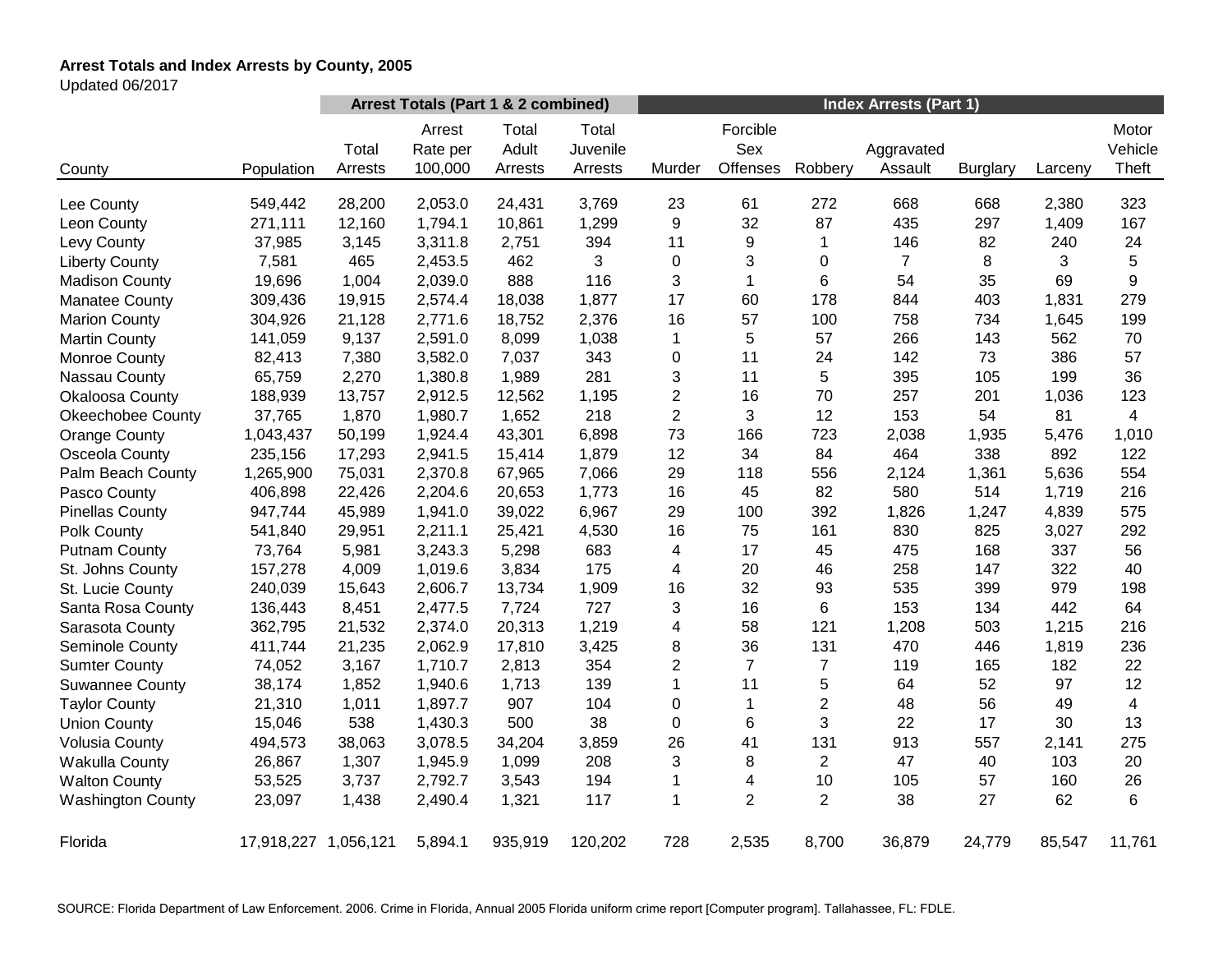Updated 06/2017

**Part 2 Arrests**

|                            |                              | Kidnap/        |                | Simple  | Drug   |                |                |                | Counterfeit/   | Extortion/     |                |
|----------------------------|------------------------------|----------------|----------------|---------|--------|----------------|----------------|----------------|----------------|----------------|----------------|
| County                     | Manslaughter Abduction Arson |                |                | Assault | Arrest | <b>Bribery</b> | Embezzlement   | Fraud          | Forgery        | Blackmail      | Intimidation   |
|                            |                              |                |                |         |        |                |                |                |                |                |                |
| Alachua County             | $\overline{c}$               | 15             | 4              | 1,452   | 2,319  | 0              | 16             | 1,252          | 77             | 2              | 9              |
| <b>Baker County</b>        | 0                            | $\mathbf 0$    | $\overline{c}$ | 81      | 256    | $\mathbf 0$    | $\mathbf 0$    | 0              | 6              | 0              | 0              |
| <b>Bay County</b>          | $\overline{2}$               | 17             | 5              | 1,657   | 2,473  | 3              | 31             | 317            | 111            | 3              | 92             |
| <b>Bradford County</b>     | 0                            | $\mathbf 0$    | 0              | 186     | 195    | 0              | 1              | 17             | 24             | 0              | 4              |
| <b>Brevard County</b>      | $\overline{2}$               | 15             | 13             | 2,655   | 5,527  | 1              | 71             | 386            | 121            | 6              | 65             |
| <b>Broward County</b>      | 7                            | 26             | 46             | 5,451   | 14,772 | 3              | 191            | 637            | 331            | 8              | 159            |
| <b>Calhoun County</b>      | 0                            | 0              | 0              | 71      | 157    | 0              | 0              | $\pmb{0}$      | $\overline{7}$ | 0              | 0              |
| <b>Charlotte County</b>    | 0                            |                | 12             | 544     | 853    | 0              | 21             | 71             | 61             | 0              | 0              |
| <b>Citrus County</b>       | $\overline{2}$               | $\overline{2}$ | 5              | 586     | 713    | 0              | 16             | 185            | 31             | 0              | 7              |
| <b>Clay County</b>         | 0                            | $\overline{2}$ | 4              | 884     | 1,117  | 0              | 0              | 591            | 124            |                | 18             |
| <b>Collier County</b>      | 4                            | 29             | 16             | 1,225   | 2,064  | 1              |                | 547            | 62             |                | 37             |
| Columbia County            | 0                            | 3              | 3              | 256     | 584    | 0              | 0              | 51             | 21             | 0              | 0              |
| Miami Dade County          | 14                           | 131            | 49             | 9,089   | 25,489 | 9              | 40             | 1,524          | 786            | 56             | 2,020          |
| De Soto County             | $\pmb{0}$                    | $\mathbf 0$    | 2              | 39      | 340    | 0              | 0              | 5              | 3              | 0              | 13             |
| <b>Dixie County</b>        | 4                            | 2              | 4              | 53      | 102    | 0              | $\Omega$       | 0              | 4              | 0              | $\overline{7}$ |
| <b>Duval County</b>        | 6                            | 27             | 40             | 5,162   | 10,399 | 1              | 116            | 1,264          | 171            | $\overline{c}$ | 17             |
| <b>Escambia County</b>     | $\overline{2}$               | 49             | 10             | 2,571   | 2,828  | 1              | 1              | 882            | 67             | 3              | 139            |
| <b>Flagler County</b>      | 0                            | $\Omega$       | 1              | 402     | 364    | 0              | 8              | 27             | 21             | 0              | 19             |
| <b>Franklin County</b>     | $\Omega$                     | 0              | 4              | 42      | 123    | $\overline{0}$ | $\Omega$       | $\mathbf 0$    | $\mathbf 0$    | 0              | $\Omega$       |
| Gadsden County             |                              | $\Omega$       |                | 248     | 309    | 0              | $\Omega$       | 21             | 14             | 0              |                |
| <b>Gilchrist County</b>    | 0                            | $\Omega$       | 0              | 47      | 26     | $\Omega$       | $\Omega$       | 0              | 1              | 0              | $\Omega$       |
| <b>Glades County</b>       |                              | $\Omega$       | 0              | 37      | 104    | 0              | $\Omega$       | $\Omega$       | $\overline{2}$ | 0              | $\Omega$       |
| <b>Gulf County</b>         | 0                            | 0              | 0              | 56      | 185    | 0              | 3              | 10             | 21             | 0              | $\Omega$       |
| <b>Hamilton County</b>     | 0                            | 0              |                | 60      | 112    | 0              | 0              | $\overline{7}$ | $\overline{4}$ | 0              | $\Omega$       |
| <b>Hardee County</b>       | 0                            |                |                | 279     | 240    | 0              | 0              | 12             | 26             | 0              | 7              |
| <b>Hendry County</b>       |                              | 5              | $\overline{2}$ | 302     | 417    | 0              | 0              | 30             | 9              | 0              | 5              |
| <b>Hernando County</b>     | 2                            | 15             | $\overline{c}$ | 1,060   | 884    | 0              | $\overline{2}$ | 110            | 57             | 4              | 74             |
| <b>Highlands County</b>    |                              | $\overline{2}$ | 3              | 586     | 655    | 0              | 0              | 145            | 23             | 0              | 36             |
| <b>Hillsborough County</b> | 6                            | 49             | 23             | 9,695   | 13,974 | 2              | 388            | 1,822          | 692            | 25             | 223            |
| <b>Holmes County</b>       | 0                            | 0              | 1              | 99      | 147    | 0              | 0              | 5              | 3              | 0              | 0              |
| <b>Indian River County</b> |                              | 5              | 5              | 697     | 1,048  | 1              | 0              | 133            | 36             | $\overline{2}$ | 7              |
| Jackson County             |                              | 0              | 0              | 92      | 188    | 0              | 0              | 6              | 3              | 0              | 10             |
| Jefferson County           | 0                            | $\overline{2}$ | 0              | 47      | 73     | 0              | 0              | 3              | $\overline{2}$ | 0              |                |
| Lafayette County           | 0                            | $\overline{2}$ | 0              | 12      | 61     | 0              | 0              | 5              | 0              | 0              | 0              |
| <b>Lake County</b>         |                              | 8              | 4              | 1,367   | 2,189  | $\overline{0}$ | 12             | 145            | 111            | 3              | 101            |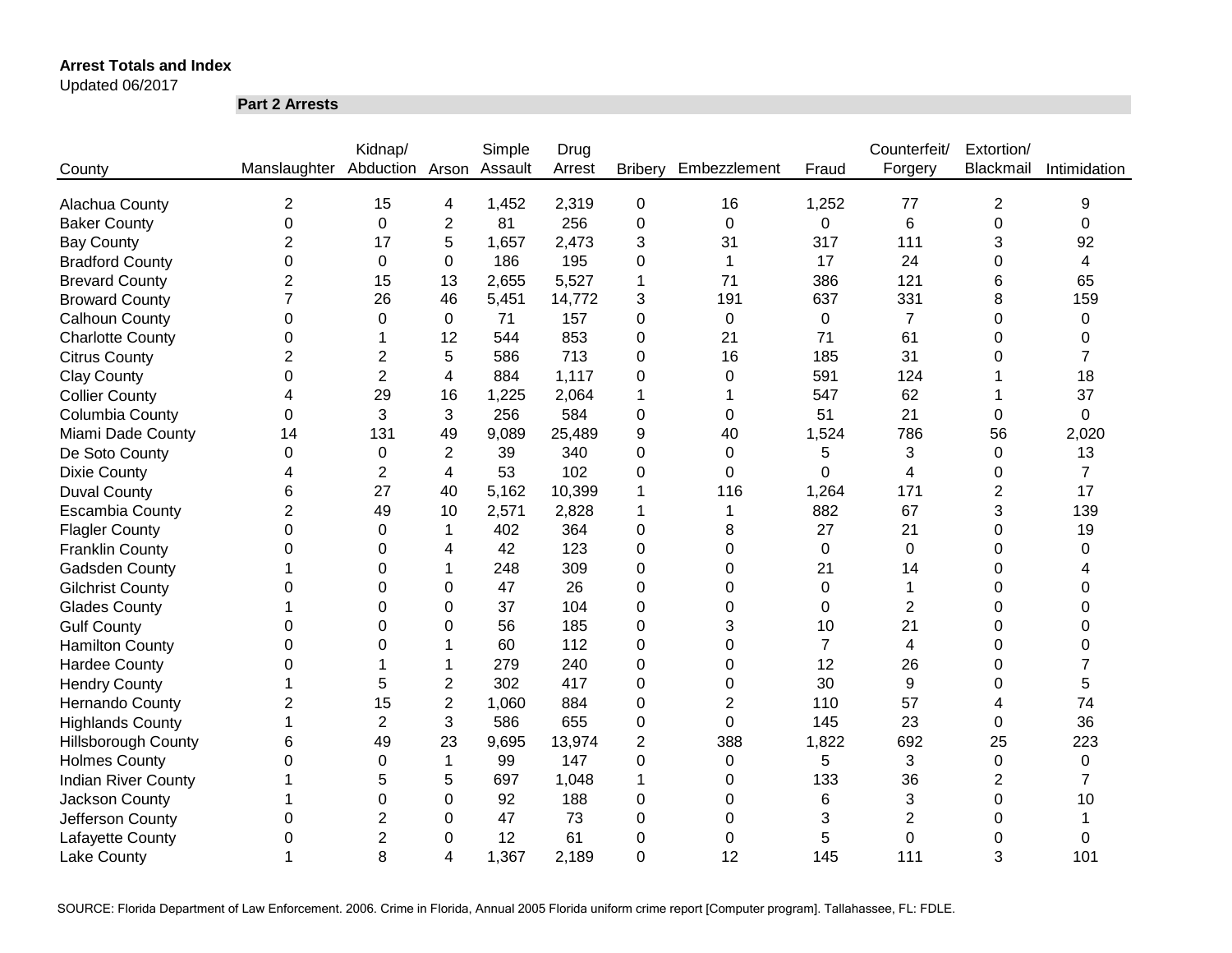#### Updated 06/2017

**Part 2 Arrests**

|                          |                                      | Kidnap/        |                | Simple | Drug    |                |                |                | Counterfeit/   | Extortion/     |                |
|--------------------------|--------------------------------------|----------------|----------------|--------|---------|----------------|----------------|----------------|----------------|----------------|----------------|
| County                   | Manslaughter Abduction Arson Assault |                |                |        | Arrest  | <b>Bribery</b> | Embezzlement   | Fraud          | Forgery        | Blackmail      | Intimidation   |
|                          |                                      |                |                |        |         |                |                |                |                |                |                |
| Lee County               | 5                                    | 11             | 15             | 2,070  | 3,300   | 1              | 76             | 526            | 122            | 0              | 32             |
| Leon County              | 0                                    | 25             | 10             | 1,081  | 1,903   | 1              | 22             | 266            | 55             | 4              | 52             |
| Levy County              | 0                                    | $\pmb{0}$      | 1              | 355    | 316     | 0              | 0              | 22             | 24             | 0              | 15             |
| <b>Liberty County</b>    | 0                                    | 0              | 0              | 38     | 42      | 0              | 0              | $\overline{c}$ | $\mathbf{1}$   | 0              | 0              |
| <b>Madison County</b>    | 0                                    | 6              | $\Omega$       | 134    | 80      | 0              | 0              | 8              | 23             | 0              | 19             |
| <b>Manatee County</b>    | 4                                    | 44             | $\overline{7}$ | 2,249  | 2,692   | 1              | 0              | 585            | 88             | 5              | 85             |
| <b>Marion County</b>     | 0                                    | 8              | 18             | 1,581  | 2,295   | 1              | 0              | 147            | 50             | 0              | 0              |
| <b>Martin County</b>     | $\overline{2}$                       |                | 4              | 742    | 1,393   | 0              | 0              | 200            | 12             | $\overline{2}$ | $\overline{c}$ |
| Monroe County            | 3                                    | 3              | 3              | 445    | 890     | 0              | 9              | 42             | 9              | 0              | 0              |
| Nassau County            | 4                                    | 0              | $\overline{2}$ | 29     | 437     | 0              | 0              | 3              | 42             | 0              | 4              |
| Okaloosa County          | 0                                    | 8              | $\overline{7}$ | 992    | 1,701   | 0              | 0              | 143            | 60             | 0              | 21             |
| <b>Okeechobee County</b> | 0                                    | 6              | 0              | 187    | 408     | 0              | 0              | 14             | 27             |                | 1              |
| <b>Orange County</b>     | $\overline{2}$                       | 119            | 16             | 5,282  | 8,089   | 13             | 8              | 812            | 206            | 10             | 137            |
| Osceola County           | 0                                    | 6              | 3              | 1,277  | 2,641   | 0              | 1              | 204            | 34             | $\mathbf 0$    | 21             |
| Palm Beach County        | 5                                    | 35             | 20             | 5,113  | 9,422   | $\overline{2}$ | 131            | 569            | 346            | 26             | 171            |
| Pasco County             | 0                                    | 25             | 9              | 2,573  | 1,847   | 0              | 10             | 334            | 42             | 4              | 63             |
| <b>Pinellas County</b>   | 8                                    | 28             | 33             | 5,792  | 8,298   | 2              | 64             | 475            | 386            | 5              | 518            |
| Polk County              | 3                                    | 49             | 12             | 3,982  | 4,997   | 1              | $\overline{7}$ | 249            | 173            | 11             | 115            |
| <b>Putnam County</b>     | 0                                    | 9              | 5              | 244    | 817     | 0              | 0              | 48             | 43             | 0              | 9              |
| St. Johns County         | 0                                    | 7              | 4              | 258    | 712     | 0              | 3              | 69             | 29             | 0              | $\overline{2}$ |
| St. Lucie County         |                                      | 9              | 3              | 1,689  | 2,989   | 1              | 1              | 231            | 69             | 0              | 51             |
| Santa Rosa County        |                                      | 14             | 0              | 789    | 713     | 0              | 0              | 87             | 15             | 0              | 19             |
| Sarasota County          | 0                                    | 6              | 11             | 786    | 3,110   | 2              | 0              | 220            | 220            | $\overline{7}$ | 9              |
| Seminole County          | 0                                    | 28             | 6              | 1,914  | 2,566   | $\overline{c}$ | 0              | 290            | 135            | 3              | 368            |
| <b>Sumter County</b>     | 0                                    | 8              | 3              | 241    | 505     | 0              | 0              | 13             | 9              | 0              | $\overline{7}$ |
| <b>Suwannee County</b>   | 0                                    | $\overline{2}$ | $\overline{2}$ | 244    | 360     | 0              | 0              | 18             | 3              | 0              | 20             |
| <b>Taylor County</b>     | 0                                    |                | 0              | 64     | 56      | 0              | 0              | 16             | 8              | 0              | 13             |
| <b>Union County</b>      | 0                                    |                | 1              | 31     | 29      | 0              | 0              | 12             | 9              | 0              | 1              |
| <b>Volusia County</b>    | 0                                    | 6              | 4              | 2,829  | 5,939   | 1              | $\overline{2}$ | 196            | 86             |                | 29             |
| Wakulla County           | 0                                    | 3              | 1              | 155    | 161     | 0              | 0              | 13             | $\overline{4}$ | 0              | 8              |
| <b>Walton County</b>     | 1                                    | 0              | 2              | 337    | 446     | 0              | 0              | 53             | 19             | 0              | $\overline{2}$ |
| <b>Washington County</b> | 0                                    | $\Omega$       | 1              | 114    | 208     | $\mathbf 0$    | $\Omega$       | $\mathbf 0$    | 5              | 0              | $\mathbf 0$    |
| Florida                  | 99                                   | 876            | 466            | 90,707 | 160,649 | 50             | 1,252          | 16,077         | 5,386          | 195            | 4,868          |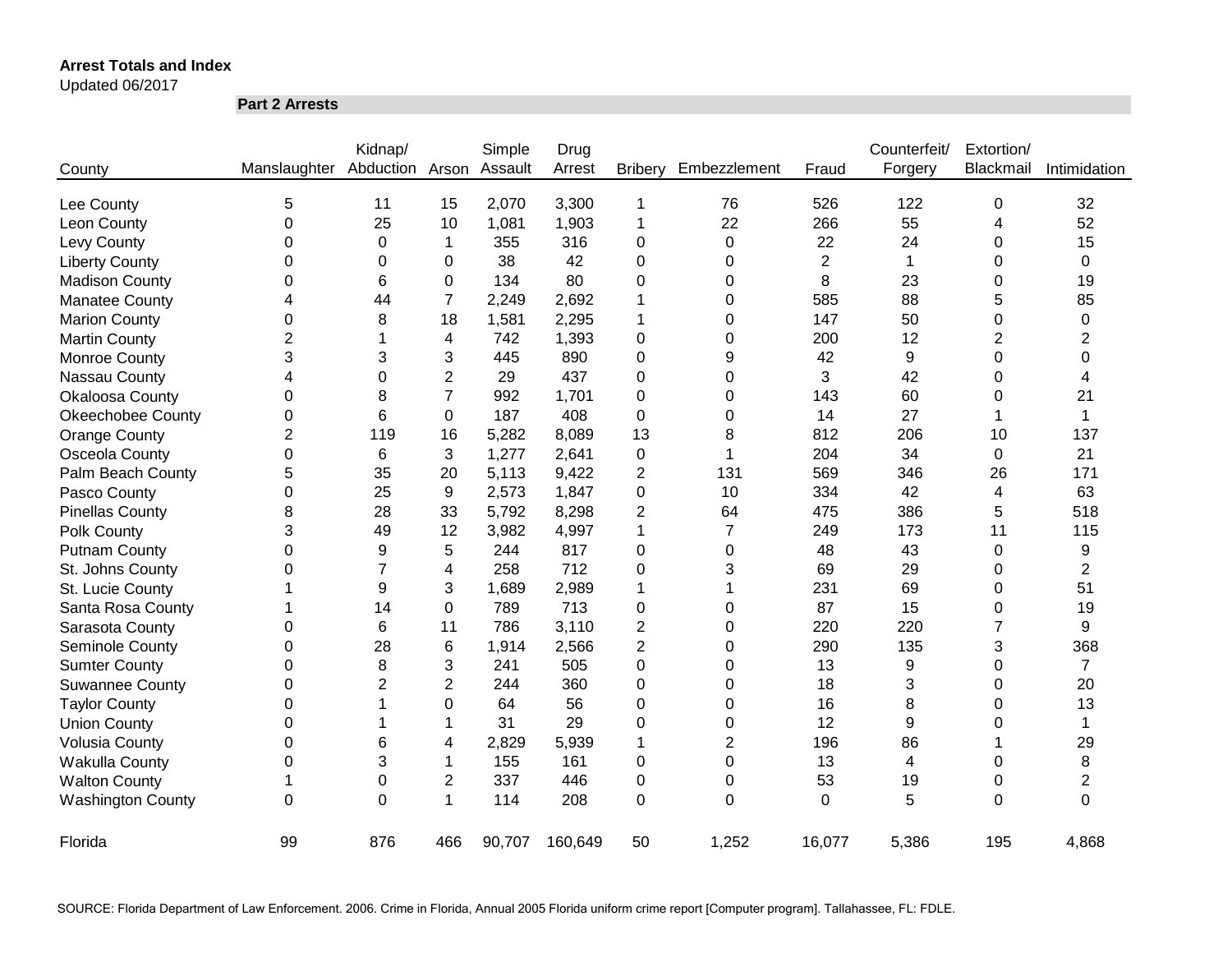Updated 06/2017

**Part 2 Arrests, continued**

|                            |                | Non-Forcible   | Stolen         |            | Destruction/   |                | Weapons        | Liquor Law     |        |
|----------------------------|----------------|----------------|----------------|------------|----------------|----------------|----------------|----------------|--------|
| County                     | Prostitution   | Sex Offenses   | Property       | <b>DUI</b> | Vandalism      | Gambling       | Violations     | Violations     | Misc.  |
| Alachua County             | 60             | 48             | 31             | 724        | 219            | 1              | 120            | 1,399          | 8,222  |
| <b>Baker County</b>        | 0              | 11             | 0              | 72         | 0              | 0              | 5              | 29             | 1,060  |
| <b>Bay County</b>          | 40             | 95             | 37             | 765        | 296            | 1              | 111            | 494            | 5,629  |
| <b>Bradford County</b>     | 0              | 10             | 1              | 81         | 18             | 0              | 1              | 40             | 159    |
| <b>Brevard County</b>      | 81             | 138            | 86             | 2,593      | 229            | $\overline{2}$ | 190            | 797            | 17,881 |
| <b>Broward County</b>      | 295            | 274            | 627            | 3,964      | 422            | 42             | 854            | 1,618          | 36,962 |
| Calhoun County             | 0              | 4              | 0              | 66         | 9              | 0              | 4              | 3              | 207    |
| <b>Charlotte County</b>    | 1              | 32             | 6              | 381        | 88             | 0              | 66             | 82             | 4,408  |
| <b>Citrus County</b>       | 0              | 83             | 14             | 372        | 64             | 0              | 25             | 47             | 3,257  |
| <b>Clay County</b>         | 3              | 45             | 31             | 565        | 148            | 0              | 73             | 107            | 4,524  |
| <b>Collier County</b>      | 45             | 64             | 9              | 1,636      | 106            | $\overline{7}$ | 137            | 142            | 11,112 |
| Columbia County            | 1              | 16             | $\overline{2}$ | 130        | 20             | 0              | 15             | 36             | 2,845  |
| Miami Dade County          | 1,215          | 663            | 706            | 3,703      | 928            | 236            | 1,147          | 9,774          | 49,785 |
| De Soto County             | 0              | 12             | $\overline{2}$ | 44         | 9              | 1              | 8              | 17             | 1,876  |
| <b>Dixie County</b>        | 0              | $\overline{2}$ | 0              | 53         | $\overline{7}$ | 0              | 6              | 1              | 305    |
| <b>Duval County</b>        | 567            | 475            | 184            | 3,630      | 492            | 15             | 899            | 1,103          | 26,772 |
| <b>Escambia County</b>     | 42             | 141            | 32             | 919        | 349            | 16             | 109            | 175            | 11,877 |
| <b>Flagler County</b>      | 0              | 20             | 27             | 200        | 26             | 0              | 24             | 44             | 1,771  |
| <b>Franklin County</b>     | 0              | $\Omega$       | $\pmb{0}$      | 96         | $\pmb{0}$      | 0              | 0              | 29             | 662    |
| Gadsden County             | 4              | 12             | 6              | 136        | 24             | 0              | 5              | 20             | 791    |
| <b>Gilchrist County</b>    | $\Omega$       | 1              | $\mathbf 0$    | 60         | $\overline{0}$ | 0              | 0              | $\mathbf 0$    | 139    |
| <b>Glades County</b>       |                | 1              | 1              | 24         | $\mathbf 0$    | 0              | 3              | 6              | 532    |
| <b>Gulf County</b>         | $\Omega$       | 5              | 5              | 90         | 22             | 0              | 16             | $\overline{2}$ | 856    |
| <b>Hamilton County</b>     | 0              | $\overline{2}$ | 4              | 26         | 172            | 0              | 6              | 15             | 532    |
| <b>Hardee County</b>       | 0              | 10             | 8              | 53         | 54             | 1              | 5              | 8              | 1,456  |
| <b>Hendry County</b>       | 0              | 16             | 9              | 181        | 47             | 0              | 33             | 107            | 1,567  |
| <b>Hernando County</b>     | 5              | 62             | 58             | 512        | 142            | 3              | 41             | 37             | 2,167  |
| <b>Highlands County</b>    | $\overline{2}$ | 31             | 0              | 308        | 11             | $\overline{2}$ | 25             | 20             | 3,672  |
| <b>Hillsborough County</b> | 762            | 339            | 113            | 6,797      | 1,211          | 10             | 1,203          | 3,961          | 36,483 |
| <b>Holmes County</b>       | 0              | $\,6\,$        | 4              | 61         | 4              | 0              | 6              | 25             | 597    |
| <b>Indian River County</b> | 1              | 46             | 22             | 621        | 84             | 2              | 41             | 127            | 3,560  |
| Jackson County             | 0              | 4              | 1              | 52         | 14             | 1              | $\overline{2}$ | 1              | 814    |
| Jefferson County           | $\mathbf 0$    | 4              | 0              | 31         | $\overline{7}$ | 0              | 0              | 3              | 186    |
| Lafayette County           | 0              | $\mathbf 0$    | 0              | 16         | $\mathbf{1}$   | 0              | 1              | 1              | 115    |
| Lake County                | 5              | 114            | 31             | 725        | 112            | $\overline{7}$ | 76             | 287            | 5,160  |